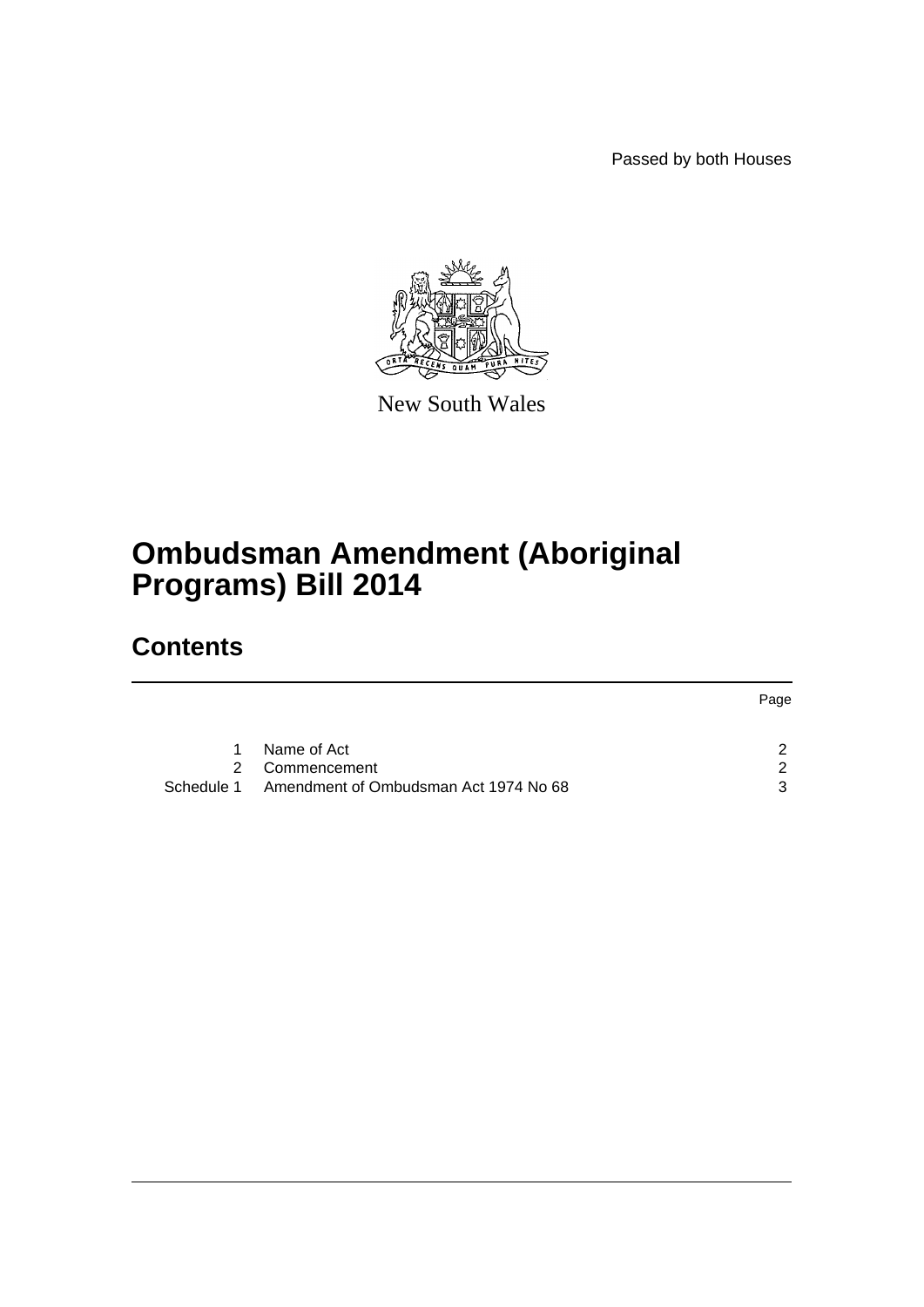*I certify that this public bill, which originated in the Legislative Assembly, has finally passed the Legislative Council and the Legislative Assembly of New South Wales.*

> *Clerk of the Legislative Assembly. Legislative Assembly, Sydney,* , 2014



New South Wales

# **Ombudsman Amendment (Aboriginal Programs) Bill 2014**

Act No , 2014

An Act to amend the *Ombudsman Act 1974* with respect to the monitoring and assessment of Aboriginal programs and the appointment of a Deputy Ombudsman for that purpose.

*I have examined this bill and find it to correspond in all respects with the bill as finally passed by both Houses.*

*Assistant Speaker of the Legislative Assembly.*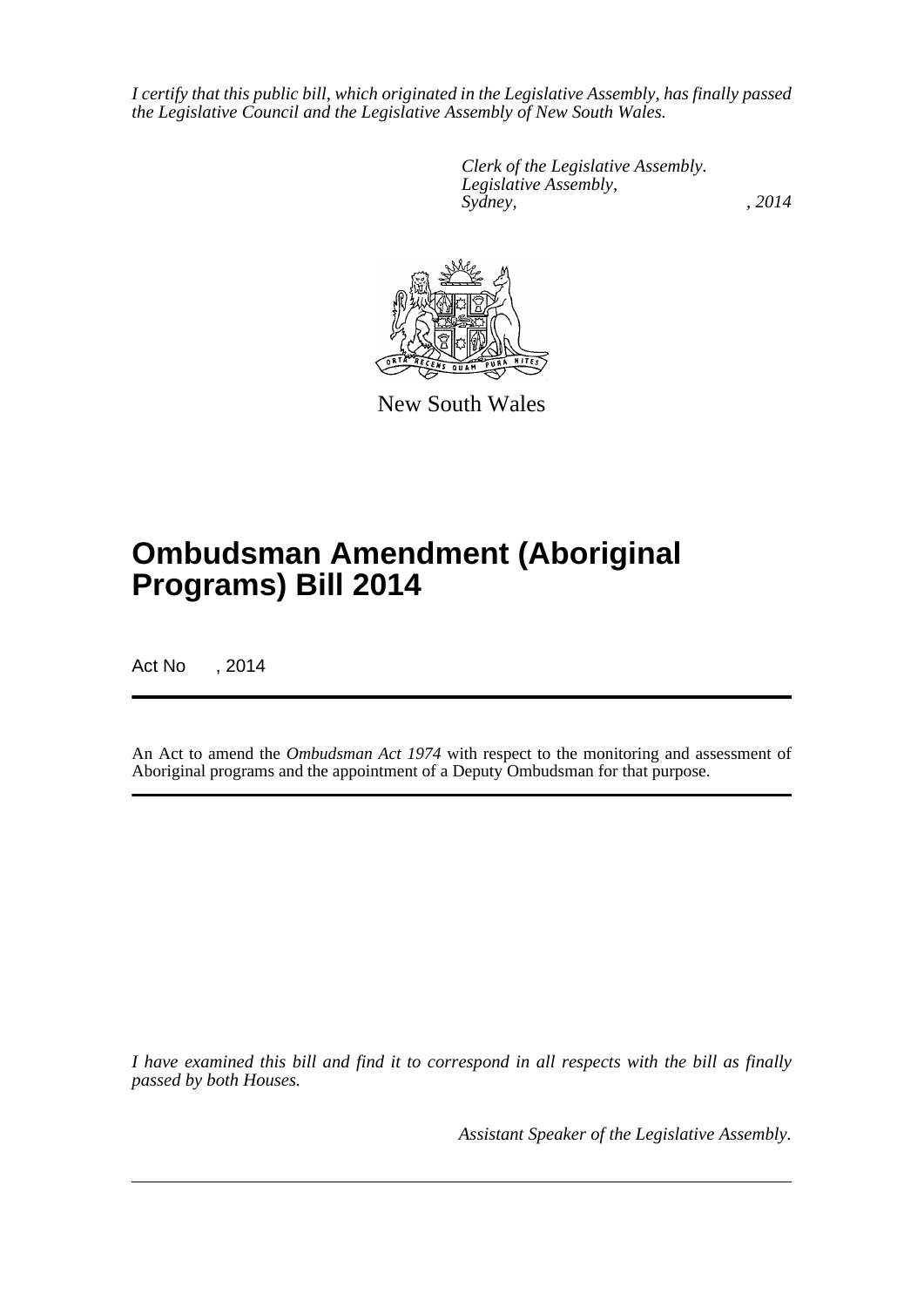### <span id="page-2-0"></span>**The Legislature of New South Wales enacts:**

#### **1 Name of Act**

This Act is the *Ombudsman Amendment (Aboriginal Programs) Act 2014*.

#### <span id="page-2-1"></span>**2 Commencement**

This Act commences on 1 July 2014.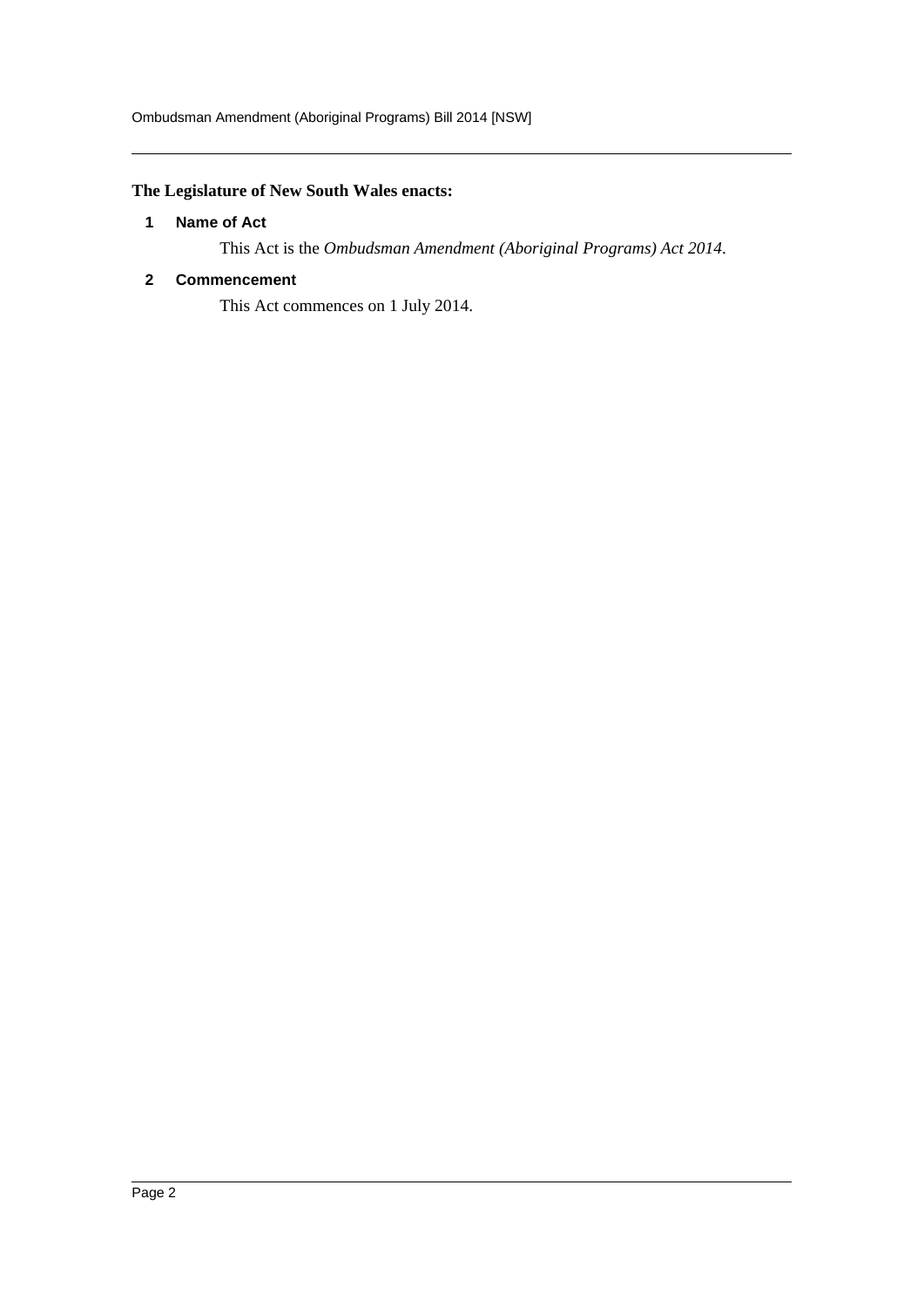### <span id="page-3-0"></span>**Schedule 1 Amendment of Ombudsman Act 1974 No 68**

#### **[1] Section 8 Deputy Ombudsman and Assistant Ombudsman—appointment etc**

Insert after section 8 (1A):

(1B) The Ombudsman is to appoint a Deputy Ombudsman for the purpose of enabling the Ombudsman to monitor and assess Aboriginal programs under Part 3B.

#### **[2] Part 3B**

Insert after Part 3A:

### **Part 3B Aboriginal programs**

#### **25K Aboriginal programs to which Part applies**

This Part applies to Aboriginal programs prescribed by the regulations.

#### **25L Monitoring and assessment of Aboriginal programs**

- (1) The Ombudsman is to monitor and assess Aboriginal programs to which this Part applies.
- (2) Sections 17–24 and 36 apply to the exercise of the Ombudsman's functions under this Part in the same way as they apply to an investigation of a complaint by the Ombudsman, subject to any necessary modifications and to any modifications prescribed by the regulations.

#### **25M Provision of information**

- (1) It is the duty of the head of a public authority that has functions under an Aboriginal program to which this Part applies to provide the Ombudsman with full and unrestricted access to records that are under the person's control (or whose production the person may, in an official capacity, reasonably require), being records to which the Ombudsman reasonably requires access for the purpose of exercising the functions of the Ombudsman under this Part in relation to the program.
- (2) Access to which the Ombudsman is entitled under this section includes the right to inspect and, on request, to be provided with copies of any such record and to inspect any non-documentary evidence associated with any such record.
- (3) A provision of any Act or law that restricts or denies access to records (other than a provision applied by section 25L (2)) does not prevent a person to whom this section applies from complying, or affect the person's duty to comply, with this section.
- (4) The Ombudsman and the Minister responsible for an Aboriginal program to which this Part applies may consult each other on the monitoring and assessment of, or other matters relating to, the program.
- (5) The Ombudsman may, if the Ombudsman thinks it appropriate to do so, provide information obtained by the Ombudsman under this section to a public authority that has functions under an Aboriginal program to which this Part applies and that has a relevant interest.